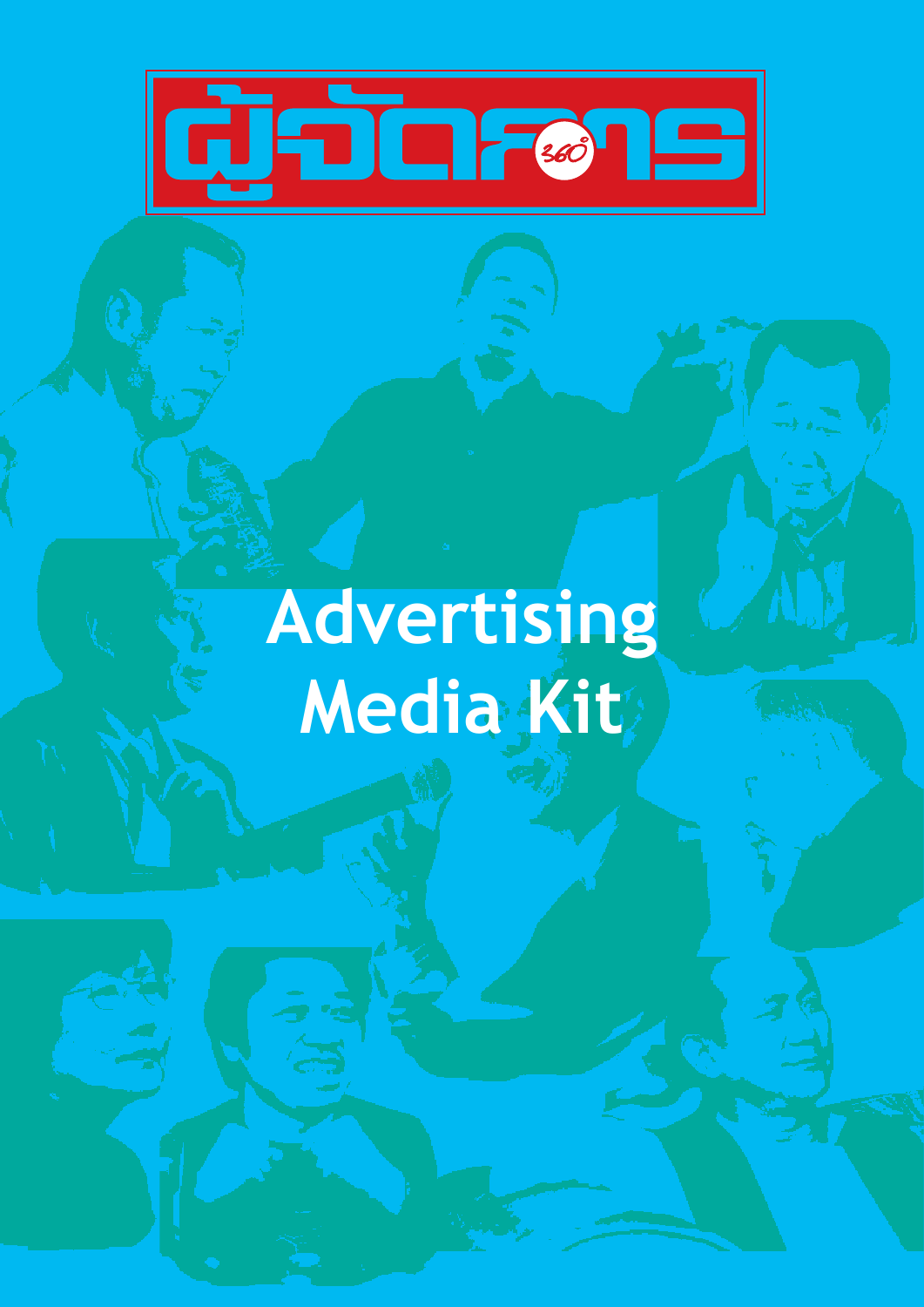### **Manager 360° Magazine**

Manager 360° Magazine is a monthly premier magazine provides comprehensive coverage of business news from a local, regional and national perspective. With a high value of professional editorial team, we brilliantly present the unique views with trending approach and always seeks to the best sources of information. Our impressive audience positions gotomanager.com as a top-tier destination for retrieving Thailand business related information since 1983 -- the year we established. Powered by the Manager Business Database, we create the model that integrated between magazine and gotomanager.com website to keep visitors informed.

#### **ABOUT THE MAGAZINE:**

Founded: August 1983 Size : Magazine [8.5 inch x 11 inch] Total Page : 200 Cover / Inside : Art Card Paper 210 gram/105 gram Printing System : Offset [175 lines] Distribution : 160,000/month Circulation : The 1st of every month Editor: Pundop Tungsrivong Publisher: Tul Sirikulpipat

#### **ABOUT THE SITE:**

Average Monthly Page Views: 311,693 Average Monthly Visitors: 220,221 Average Monthly Unique Visitors: 176,111 Average Time Spent Per Visit: 1 minutes 4 seconds Average Page Browse Per Visit: 1.42 New vs. Returning : 67.93%/32.07% Traffic Sources : google:70.17%/direct:7.07%/ referral: 18.78% Associate Editor: Pairoh Lertwiram, Wongchai Rattana-wichit-tavorn Source: Google Analytics, 3-month rolling average (Mar '11 – May'11)

#### **FOR MORE INFORMATION CONTACT YOUR Manager 360° Magazine SALES REPRESENTATIVE.**

Phone: +66 (0) 2632-6600 ext. 2501 Mobile: +66 (0) 8-1285-5142 E-mail: traffic@astvmanager.com, j\_apiramanon@yahoo.com (Jiraporn Apiramanon)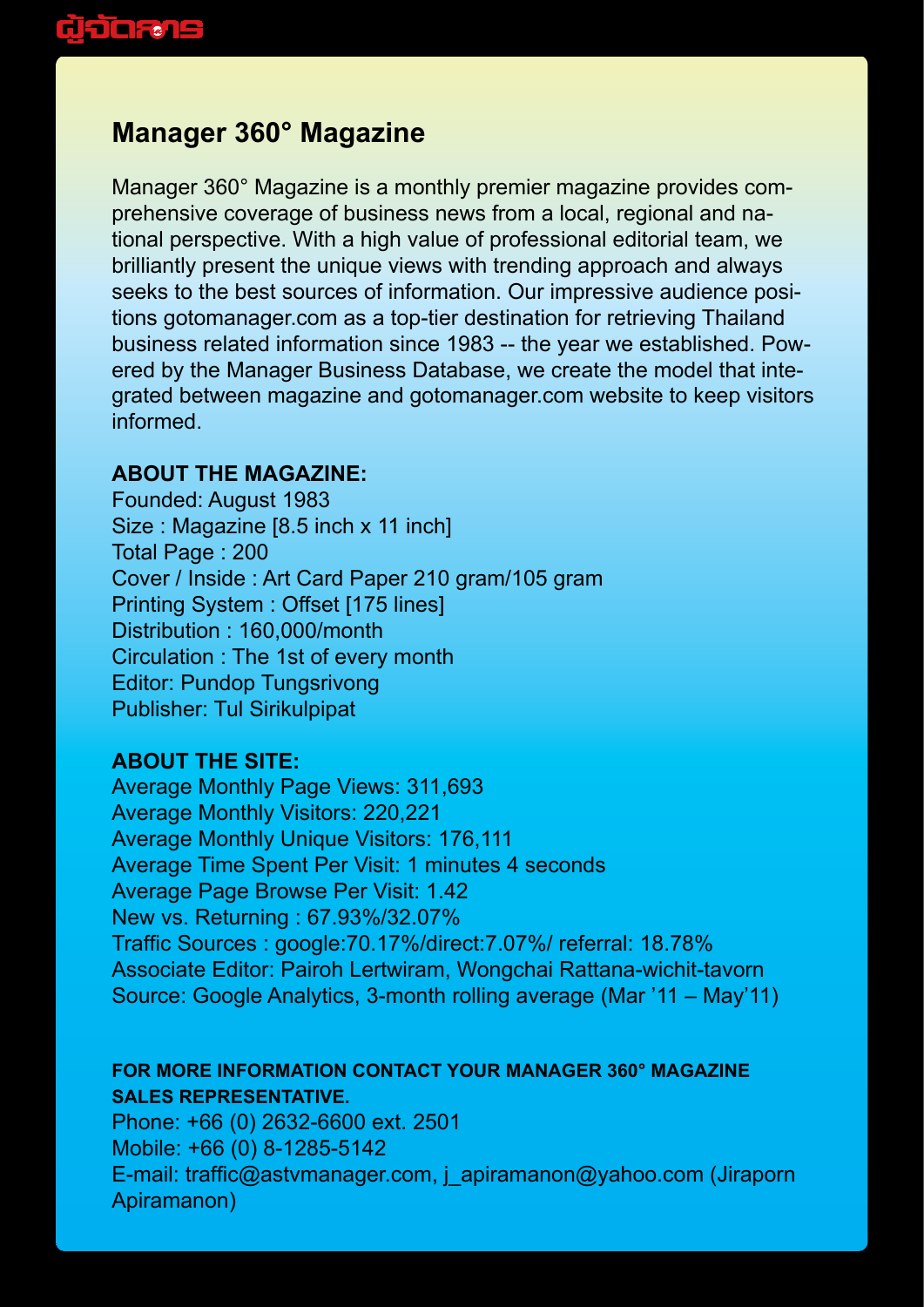### <u> तुरुविद्यान</u>

# Print Audience

- 58% subscription member / 42% non-subscription members
- Age: 34% 40-49y / 28% 20-29y
- 70% Male/30% Female
- Monthly Household Income: 24% @THB30,001 THB50,000 / 22% @ THB10,001 - THB30,000 / 13% @THB50,001 - THB70,000
- 48% are bachelor degree graduated / 41% are master degree graduated
- 39% are company employee / 30% are entrepreneur / 20% are officers
- 77% are every-month reading frequency
- \* Nov Dec 2010 1,936 in-house xurvey respondents.









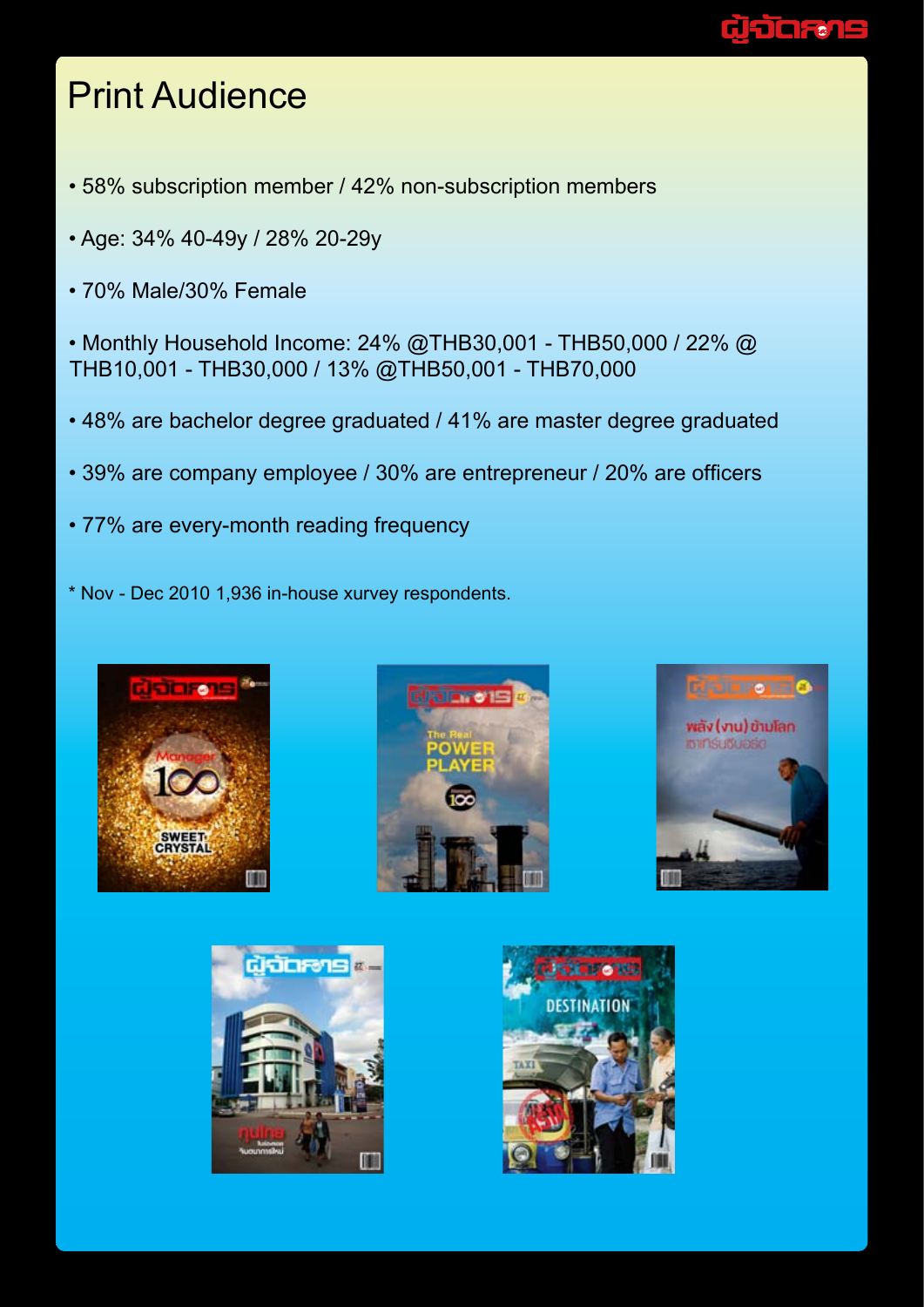# **djackens**

# Print Distribution



| ภาคกลาง                                                                                                                                                                          | ภาคตะวันออก                                                                                                                                    | ภาคเหนือ                                                                                                                                                                    | ภาคตะวันออกเฉียงเหนือ                                                                                                                                                               | ภาคใต้                                                                                                                                                                                |  |
|----------------------------------------------------------------------------------------------------------------------------------------------------------------------------------|------------------------------------------------------------------------------------------------------------------------------------------------|-----------------------------------------------------------------------------------------------------------------------------------------------------------------------------|-------------------------------------------------------------------------------------------------------------------------------------------------------------------------------------|---------------------------------------------------------------------------------------------------------------------------------------------------------------------------------------|--|
| สระบุรี<br>17%<br>นครสวรรค์<br>12%<br>ราชบุรี<br>12%<br>นครปฐม<br>10%<br>ลพบุรี<br>9%<br>9%<br>อยุธยา<br>8%<br>กาญจนบุรี<br>7%<br>สมุทรสาคร<br>7%<br>สุพรรณบุรี<br>2%<br>อ่างทอง | ชลบุรี<br>48%<br>23%<br><b>SEUDJ</b><br>จันทบุรี<br>8%<br>ปราจีนบุรี<br>5%<br>5%<br>นครนายก<br>สระแก้ว<br>5%<br>ฉะเชิงเทรา<br>4%<br>2%<br>ตราด | เชียงใหม่<br>40%<br>พิษณุโลก<br>13%<br>ลำปาง<br>10%<br>เชียงราย<br>9%<br>4%<br>ตาก<br>อุตรดิตถ์<br>4%<br>ลำพูน<br>4%<br>เพชรบูรณ์<br>3%<br>กำแพงเพชร<br>3%<br>สุโขทัย<br>2% | นครราชสีมา<br>19%<br>อุดรธานี<br>18%<br>ขอนแก่น<br>14%<br>อบลราชธานี<br>13%<br>ร้อยเอ็ด<br>6%<br>สุรินทร์<br>4%<br>บุรีรัมย์<br>4%<br>ศรีสะเกษ<br>4%<br>กาฬสินธ์<br>3%<br>3%<br>នេះ | 39%<br>สงขลา<br>ภูเก็ต<br>10%<br>นครศรีธรรมราช<br>10%<br>สุราษฎร์ธานี<br>9%<br>ประจวบคีรีขันธ์<br>6%<br>กระบี่<br>4%<br>4%<br>ชุมพร<br>เพชรบุรี<br>3%<br>ปัตตานี<br>3%<br>พังงา<br>3% |  |
| อุทัยธานี<br>2%<br>2%<br>ชัยนาท<br>2%<br>สมทรสงคราม<br>สิงท์บรี<br>1%                                                                                                            |                                                                                                                                                | นพร่<br>2%<br>พิจิตร<br>2%<br>น่าน<br>2%<br>1%<br>พะเยา<br>แม่ฮ่องสอน<br>1%                                                                                                 | ชัยภูมิ<br>3%<br>2%<br>มุกดาทาร<br>2%<br>นครพนม<br>2%<br>มหาสารคาม<br>1%<br>หนองคาย<br>ทนองบัวลำภู<br>1%<br>ยโสธร<br>1%                                                             | นราธิวาส<br>3%<br>ตรัง<br>2%<br>2%<br>ยะลา<br>1%<br><b>SEMBJ</b><br>พัทลุง<br>1%                                                                                                      |  |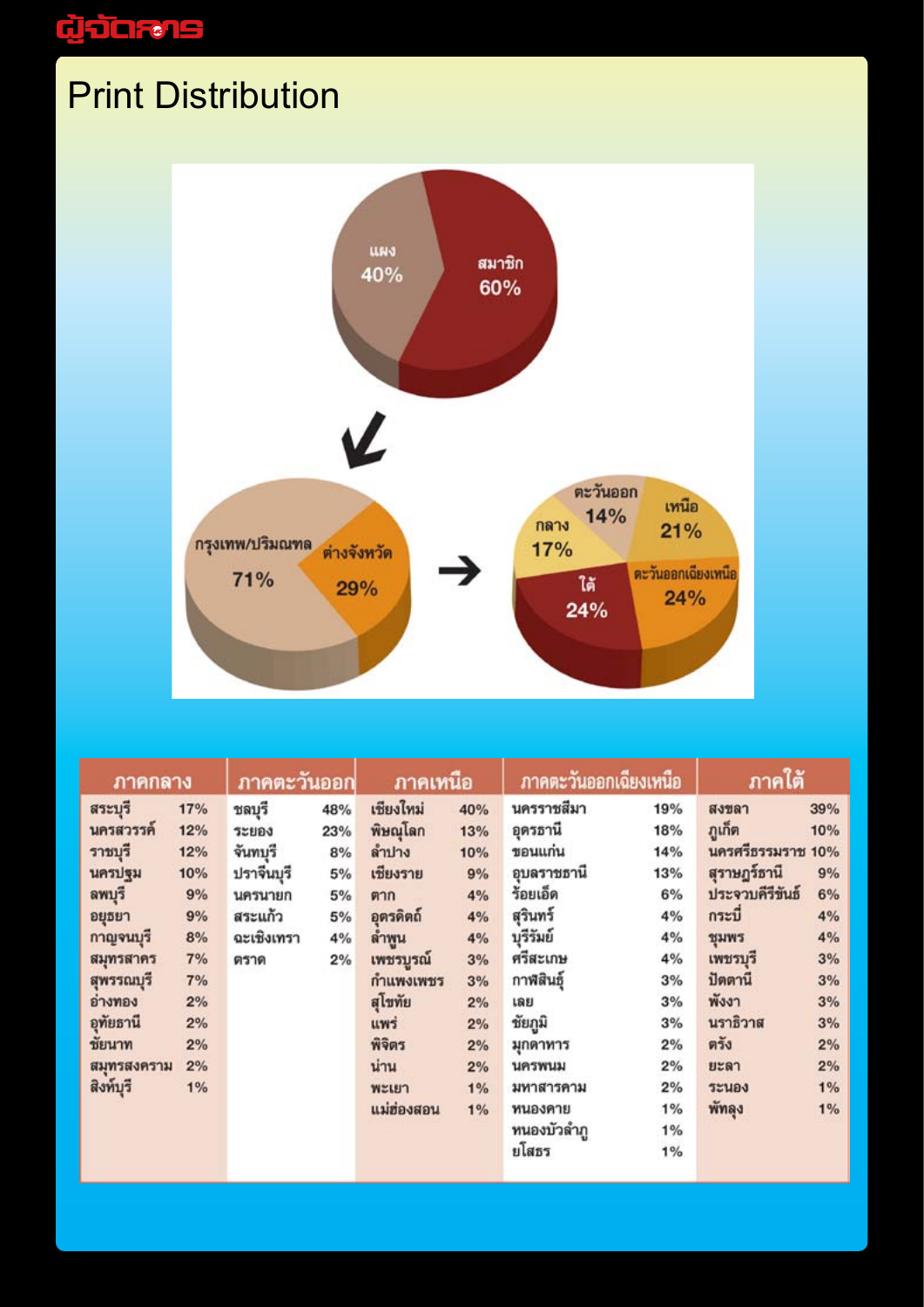### **diagraphy**

# Online Audience

#### **Urbanista, Early adopters AND mavens\***

- Average Age: 25-30
- 60% Male/40% Female
- Average Monthly Household Income: 26.32% @THB30,000 - THB45,000
- 43.75% are post-college graduated
- 73.33% are living in capital city
- 26.32% are associate professional and technical
- 21.05% are manager or senior official
- 21.43% are in Consulting/Professional Services industry
- 21.43% are in Consumer Products
- Users spend an average of 1 minutes and 5 seconds on site per visits\*\*
- 52% read magazine articles and 33% read PR News\*\*
- 51.72% accessing from their home\*
- 61.29% can access from their mobile devices\*

\* Source: May 22 - June 21, 2011 Effective Measure

\*\* Source : May 2011 Google Analytics

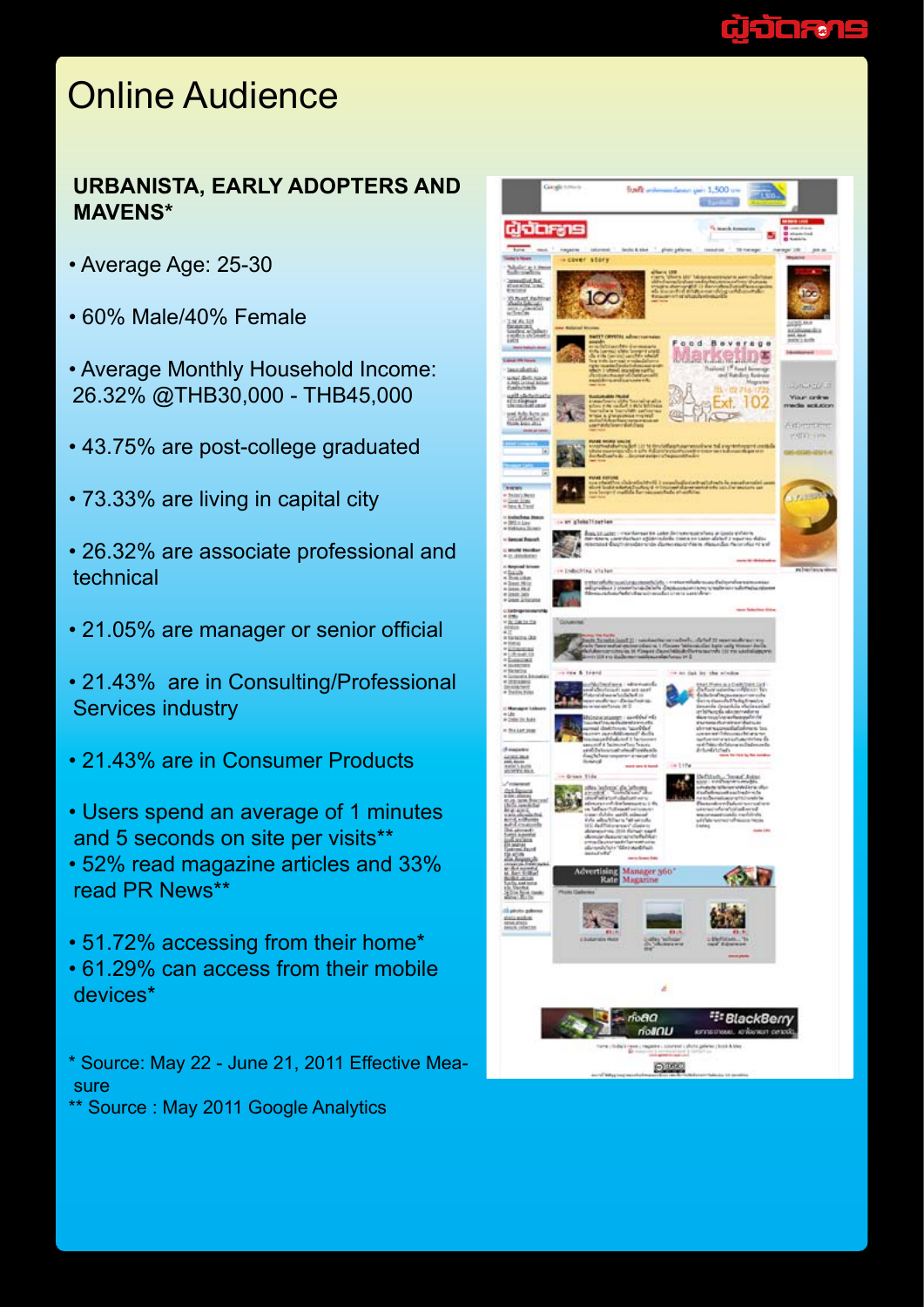### dara s

# Online Reader Demography by Effective Measure (May 22 - June 21, 2011)

#### **Gender**



#### Monthly Househol Income (US\$)



(Percent)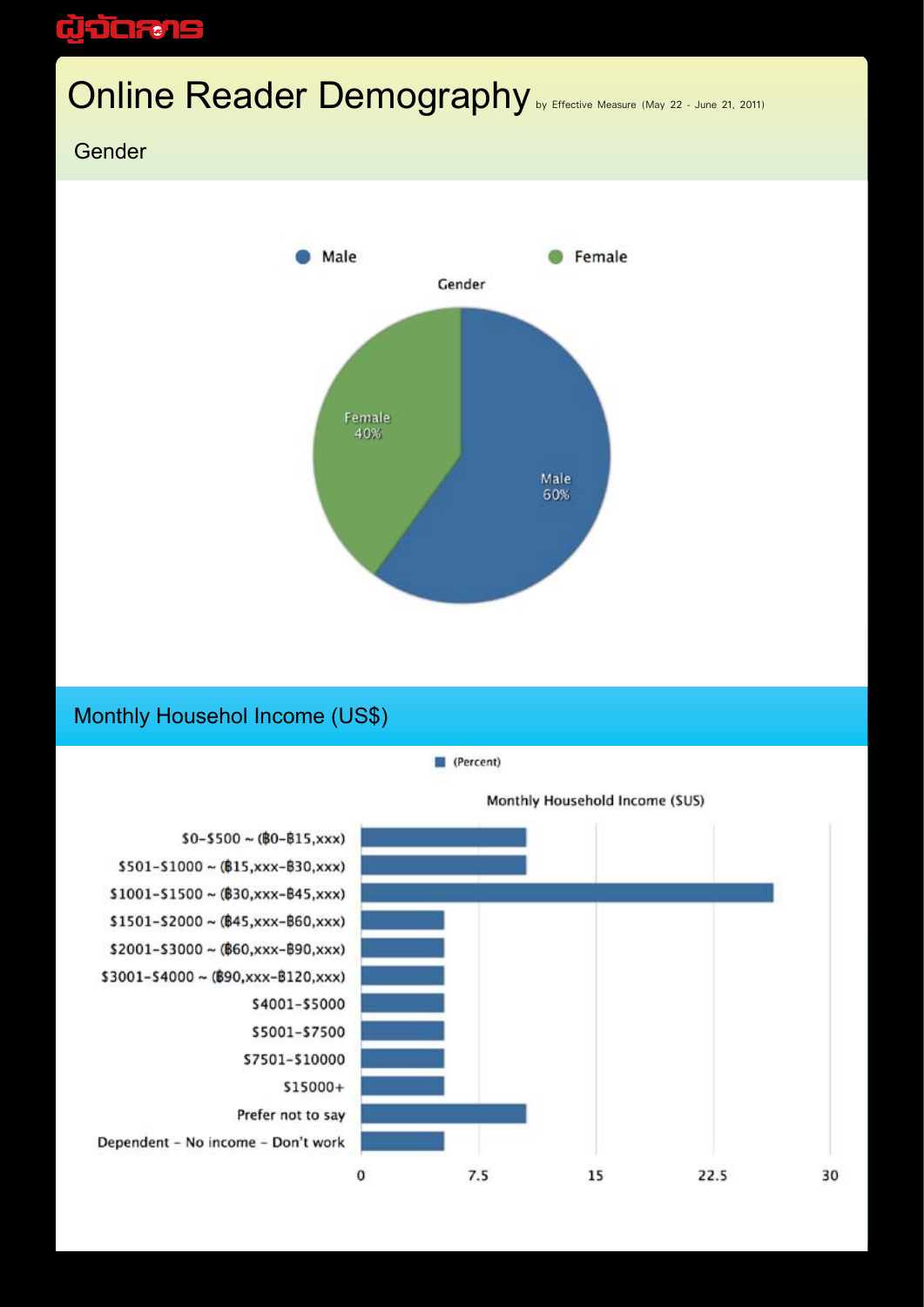### disposed di

# Online Reader Demography by Effective Measure (May 22 - June 21, 2011)

Age



#### People in Household

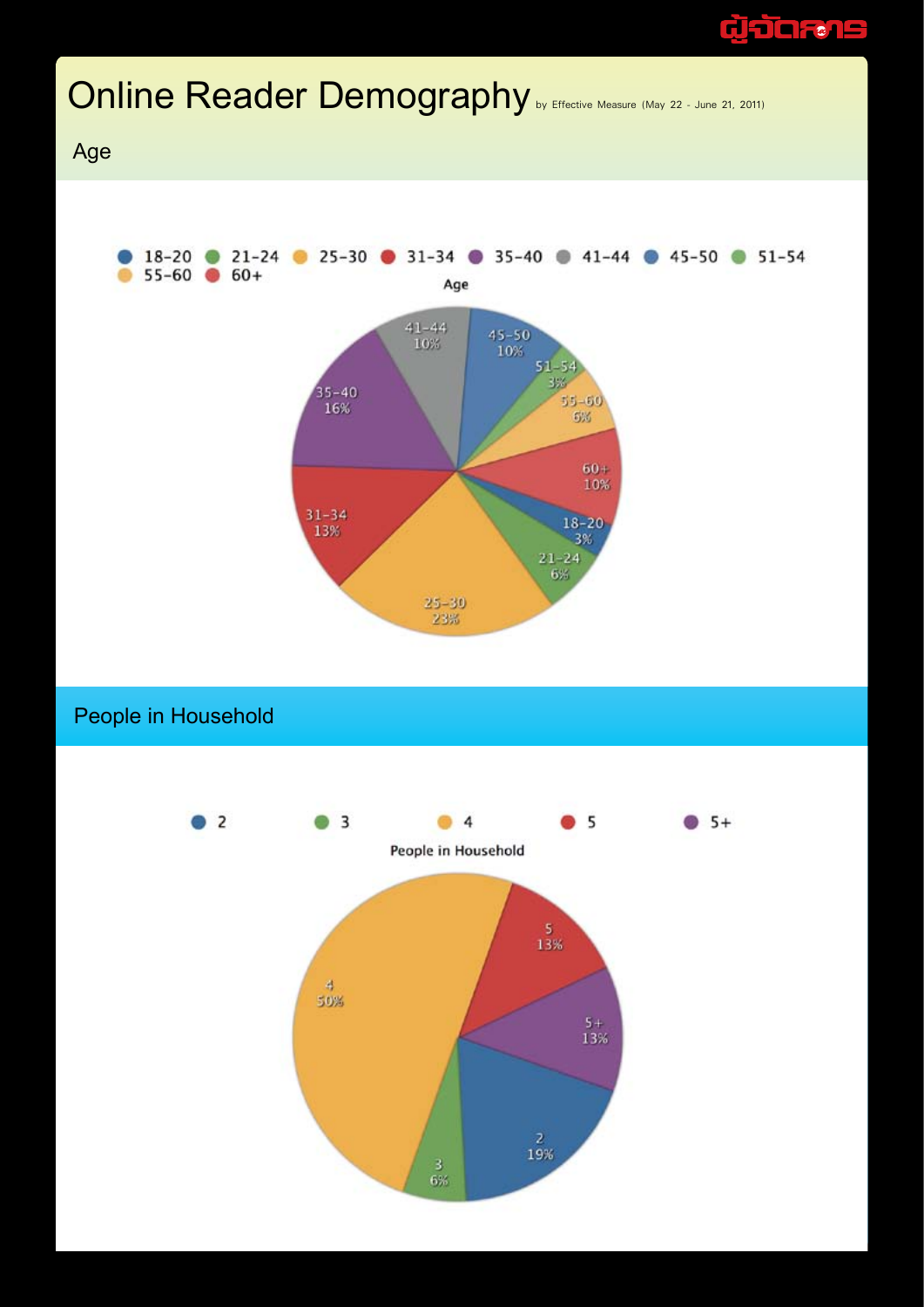### daa ah

# Online Reader Demography by Effective Measure (May 22 - June 21, 2011)

#### Education Level



#### **Occupation**

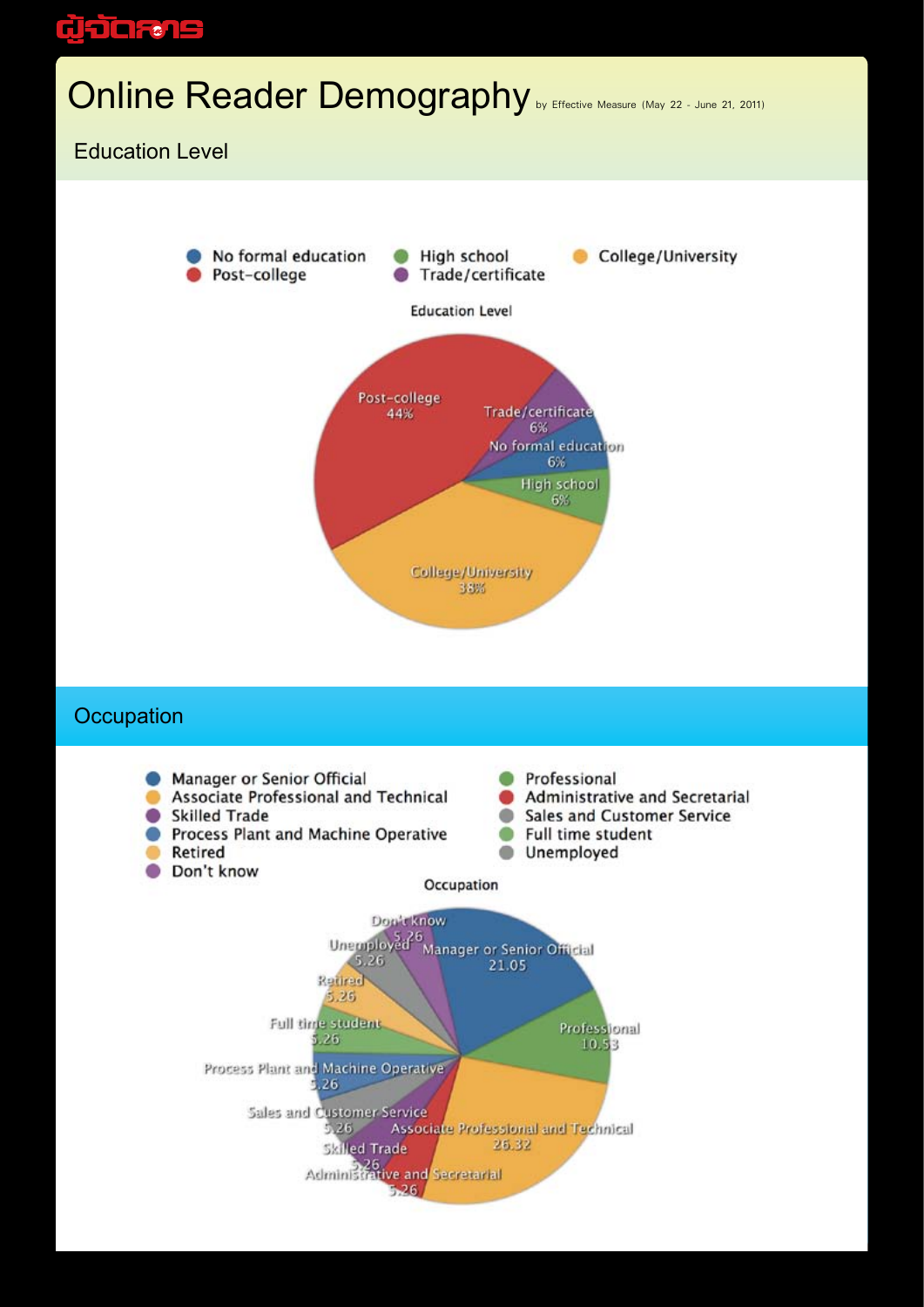### **disponsition**

# Online Reader Demography by Effective Measure (May 22 - June 21, 2011)

#### Occupation Industry



#### Primary Language

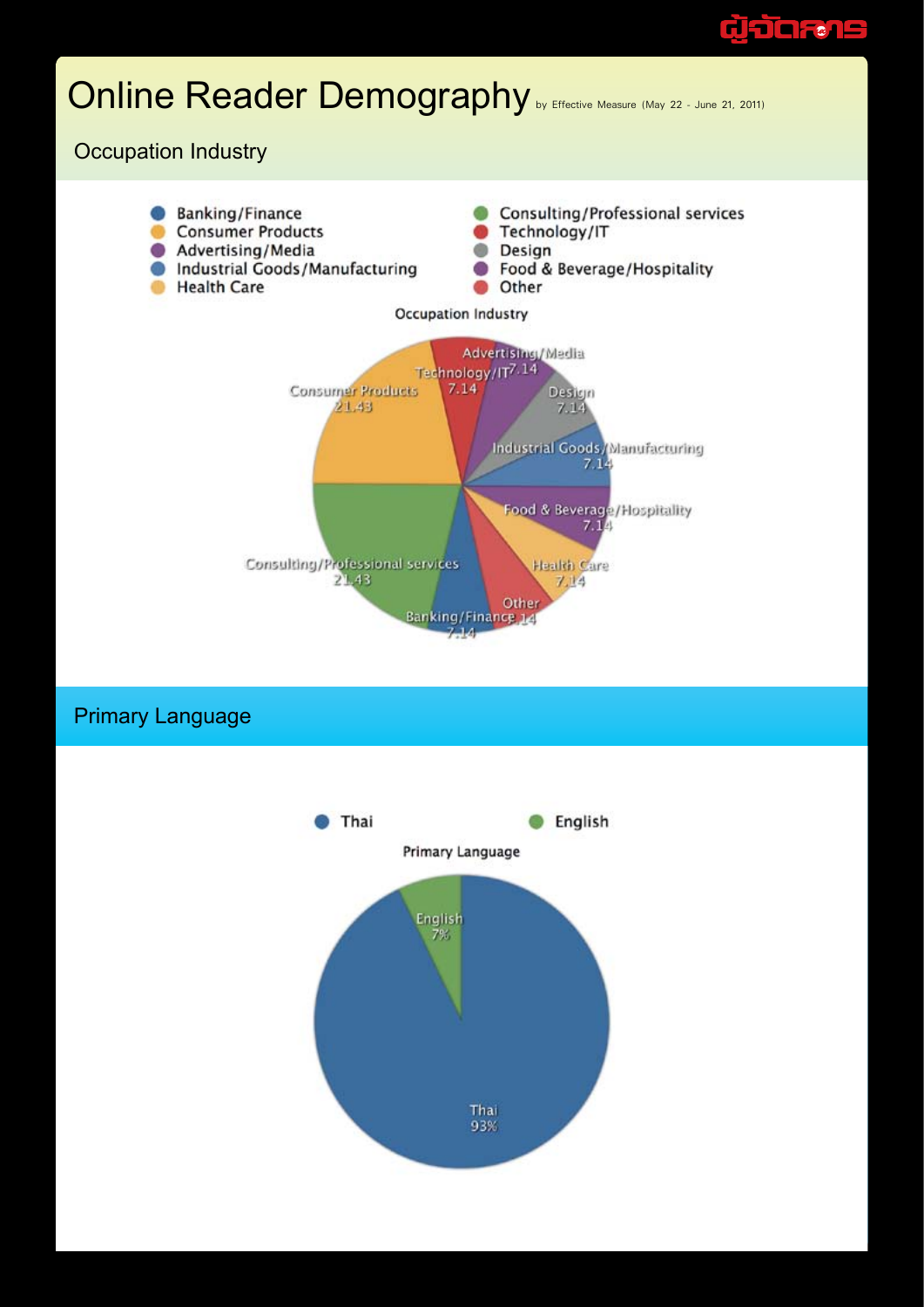### **digorals**

# Online Reader Demography by Effective Measure (May 22 - June 21, 2011)

### Accessing From



### Access Internet from Mobile phone?

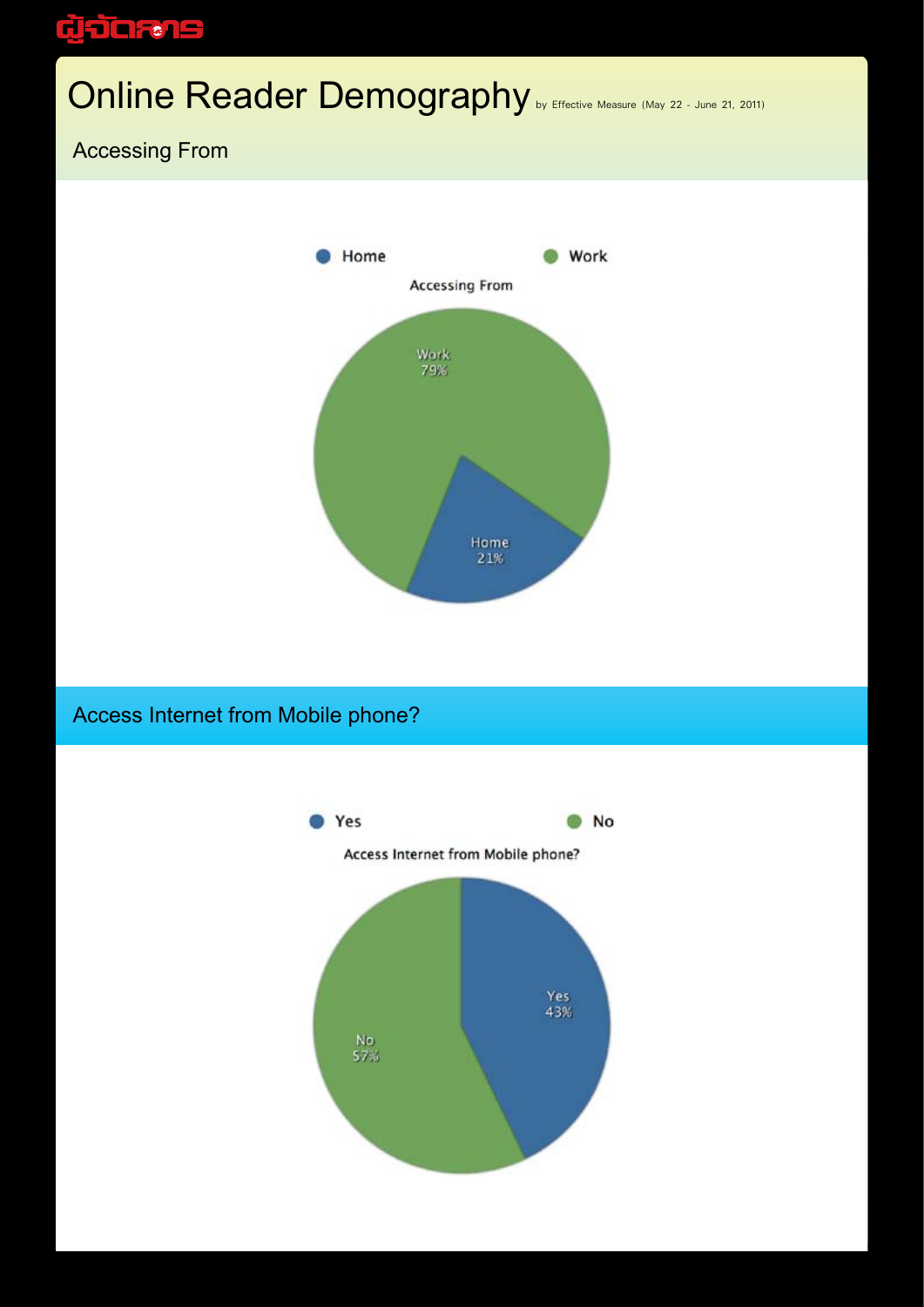### <u>तुंचेवह्ताड</u>

# Print Rates

#### **General Specification**

- Booking ad before the date of 10th every month before printing.
- Artwork deadline before the date of 15th every month before printing.

#### **Advertising Rate**

| Gate Fold [2 pages]                                                                                              | THB 250,000 |
|------------------------------------------------------------------------------------------------------------------|-------------|
| <b>Back Cover</b>                                                                                                | THB 100,000 |
| Page 3 / Opposite Editorial                                                                                      | THB 85,000  |
| Inside Front Cover                                                                                               | THB 80,000  |
| Opposite content 1,2,3,4,5                                                                                       | THB 75,000  |
| Inside Back Cover                                                                                                | THB 68,000  |
| <b>Section Opening Page</b><br>Indochina/Beyond Green/<br>Entrepreneurship/<br>Manager Leisure                   | THB 70,000  |
| <b>Opposite Content Page</b><br>New & Trend/Big Picture/<br>on Globalization/Global Link/<br>Cover Story/Feature | THB 65,000  |
| Inside 4 Colours                                                                                                 | THB 58,000  |
| Inside B/W                                                                                                       | THB 45,000  |
| Strip [2.5"x11"], [8.5"x2.5"]                                                                                    | THB 30,000  |

#### **Cover Package**



Window THB 500,000



Belt THB 350,000



Index Ads THB 300,000



Wing **THB 300,000** 



Bookmark THB 400,000

Box<br>Box with Wing THB 650,000 Box with Wing \*Additional Die cutting THB100,000+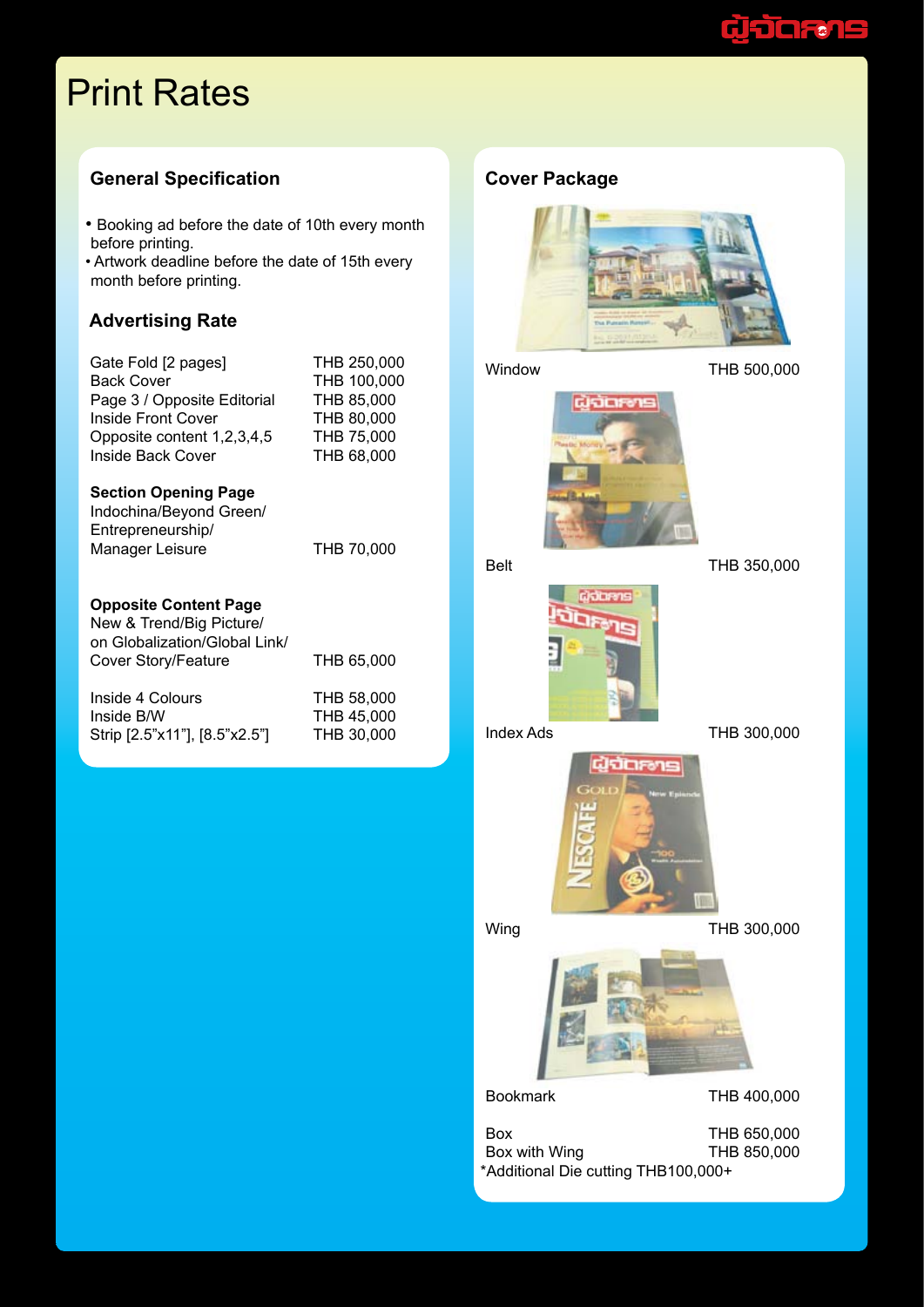# ddar e

# Online Rates

| <b>Placements</b>                                       | Unit                                   | <b>Specs</b>             | IMP <sup>1</sup> | Price (THB)          |  |
|---------------------------------------------------------|----------------------------------------|--------------------------|------------------|----------------------|--|
| <b>ROS</b>                                              | Leaderboard Top                        | 728 x 90                 | 308,641          | <b>THB 300 CPM</b>   |  |
|                                                         | Leaderboard Footer                     | 728 x 90                 | 288,926          | <b>THB 100 CPM</b>   |  |
|                                                         | Leaderboard Photo Viewer               | 728 x 90                 | 3,842            | <b>THB 100 CPM</b>   |  |
|                                                         | Medium Rectangle                       | 300 x 250                | 296,741          | THB 275/CPM          |  |
|                                                         | Wide-Skyscraper                        | 160 x 600                | 296,240          | <b>THB 250/CPM</b>   |  |
|                                                         | <b>Full Banner Printnews Top</b>       | 468 x 60                 | 94,090           | THB 75/CPM           |  |
|                                                         | <b>Full Banner Printnews</b><br>Footer | 468 x 60                 | 93,319           | THB 75/CPM           |  |
| Welcome Ad <sup>2</sup> /<br>Preload Ad/Cov-<br>er Page | <b>Welcome Screen</b>                  | 640 x 480                | N/A              | <b>THB 500 CPM</b>   |  |
| Sponsorship<br>(Bundle with Maga-<br>zine Ads.)         | Medium Rectangle / Wide-<br>Skyscraper | 300 x 250 / 160 x<br>600 | N/A              | <b>THB 1,500 CPD</b> |  |
| Floating ads/<br>Overlay ads                            | Floating ads                           | 550 x 480                | N/A              | Call Sales rep.      |  |
| Pre-roll VDO ads                                        | HD format                              | HD format                | N/A              | Call Sales rep.      |  |

Remark

1. Monthly Impression (August 2011).

2. Welcome Ad is ideal for your landing page or lead capture page of your campaign.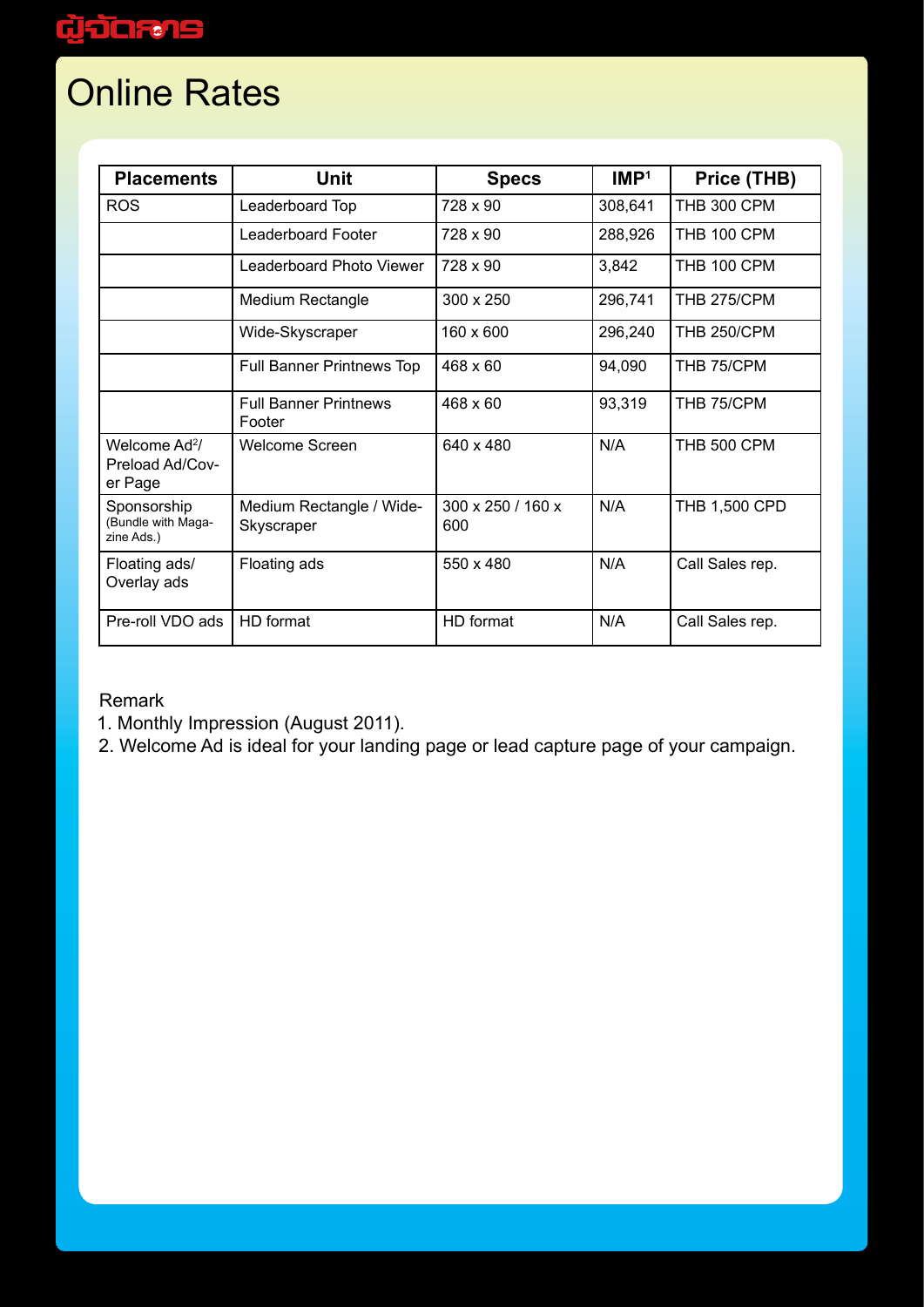### dbar: E

# **Online Specs**

| <b>Unit</b>                                     | <b>Pixel Size</b>       | <b>Creative</b><br><b>File Size</b><br>(Innitial/<br>Max) | Animation/<br><b>Rich Media</b><br><b>Animation</b> | Expan-<br>sion | Rich-<br><b>Media</b><br><b>Accepted</b> | <b>Rich-Media</b><br>File Size (In-<br>nitial/Max) | 3RD Party<br>Served <sup>1</sup> |
|-------------------------------------------------|-------------------------|-----------------------------------------------------------|-----------------------------------------------------|----------------|------------------------------------------|----------------------------------------------------|----------------------------------|
| Leaderboard                                     | 728 x 90                | 30k/50k                                                   | 15 sec/ 30<br>sec                                   | 728 x 500      | Y                                        | 40k/100k                                           | Y                                |
| <b>Medium Rect-</b><br>angle                    | 300 x 250               | 30k/50k                                                   | 15 sec/ 30<br>sec                                   | 550 x 250      | Y                                        | 40k/100k                                           | Y                                |
| Welcome Ad/<br>Preload Ad/<br><b>Cover Page</b> | 640 x 480               | 30k/50k                                                   | 15 sec/ 30<br>sec                                   | N              | Y                                        | 40k/100k                                           | N                                |
| Sponsorship<br>(Bundle with<br>Magazine Ads.)   | 300 x 250/<br>160 x 600 | 30k/50k                                                   | 15 sec/ 30<br>sec                                   | Ÿ              | Ý                                        | 40k/100k                                           | N                                |
| Floating ads                                    | 550 x 480               | 30k/50k                                                   | 15 sec/ 30<br>sec                                   | N              | Y                                        | 40k/100k                                           | N                                |
| Pre-roll VDO<br>ads                             | HD format               | N/A                                                       | 15 sec/ 30<br>sec                                   | N              | $\overline{N}$                           | N/A                                                | N                                |

#### **Remark**

- 1. 3rd-Parties may polite stream an additional media if targeted only to high-bandwidth users.
- 2. Served by synergy-e please call +66-2652-3014 ext. 116 for more information.

#### **Accepted Standard Creative Types**

- Image (GIF/JPEG) (click-through URL required)
- Flash (up to 30 seconds, .swf extension, clickTAG, fallback image and click-through URL required)
- DoubleClick tag (redirect URL required)
- JavaScript TAG (macro required : CacheBuster, escaped click or click macro)

#### **Flash AD Requirement**

- Flash creatives must be delivered as .swf files Flash Player files.
- Flash creatives must set frames per second (FPS) to at lease 18 fps 30 fps max.
- All Flash ads must include a backup images (fallback image)
- Flash ads must include click Tag tracking that contains the following action scripts:

$$
\begin{array}{c}\n\text{on (release)} \{\\ \text{getURL}(\end{array}
$$

level0.clickTag," blank");

$$
\mathcal{Y}_{\mathcal{A}}
$$

For further instructions, please go to: http://www.adobe.com/resources/richmedia/tracking/

#### **VDO Requirement**

Quicktime export with the following profile:

- Extension: .mov; Codec: h.264
- Bit-rate: 3000-5000kbits/sec (optimize for download)
- Key frame: every 30 frames (or the sequence framerate if 29.97 use 30)
- Frame reordering on size: 1280x720 (16:9) 1280 x 960(4:3)
- Sound: AAC at 256kbps or higher and a sample rate of 48khz
- NO LETTERBOXING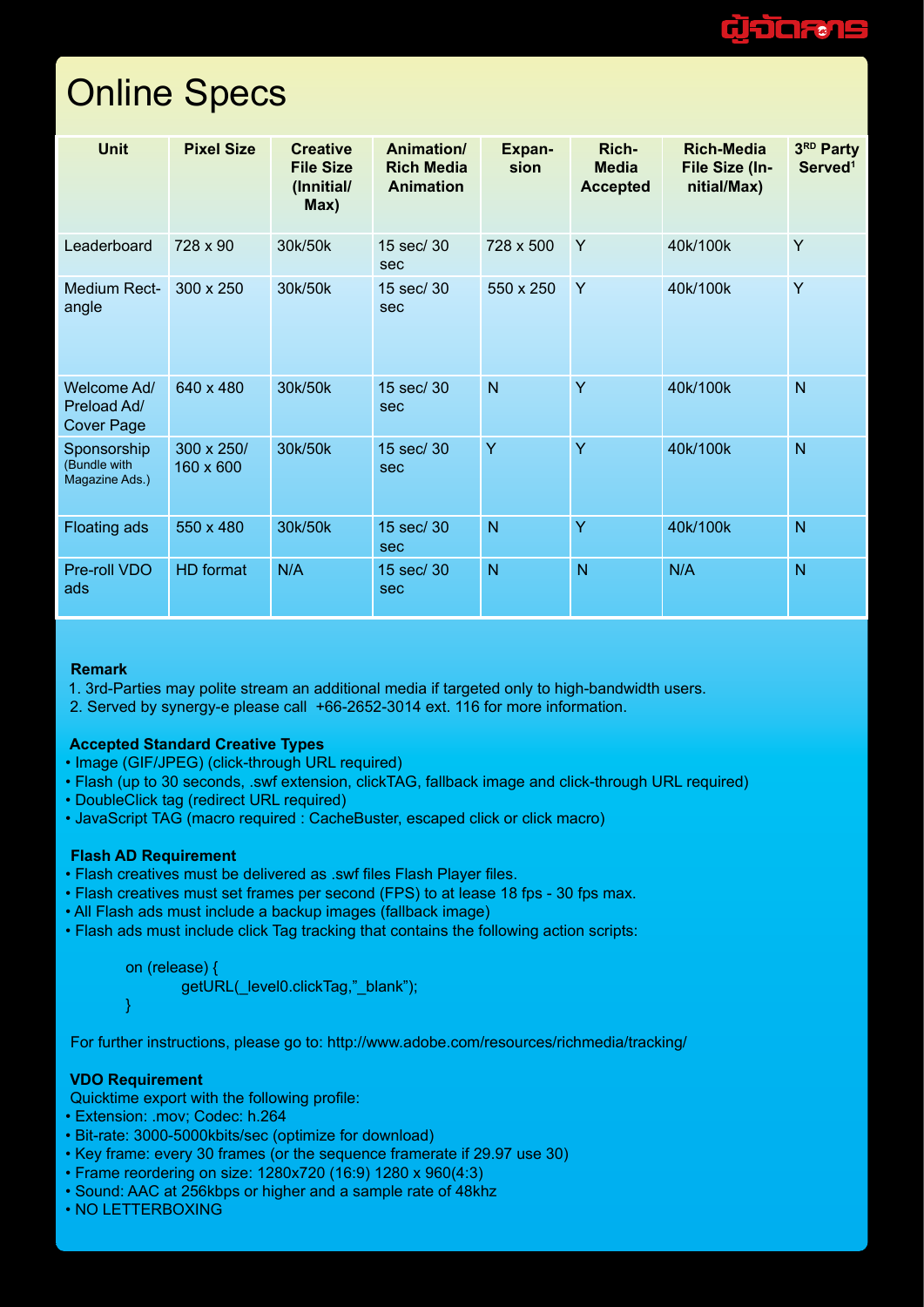### <u>त्तेनेव ल्ला</u>

# Online Specs (Cont.)

#### **In-banner video/audio requirements**

- All sound must be user initiated
- Video/Audio must have fill controls including pause and mute capabilities

#### **Rich media ad requirements**

- All rich media must be 3rd-party served (includes expanding and video ads)
- Lead Time: 3 business days prior to testing
- Sound: All sound must be user initiated
- Expansion: must be user initiated and close on mouse-off
- Language/Call-to-action on all ads (ex. roll over to learn more)

#### **Accepted Ad Network**

- Synergy-e via DoubleClick and unitus
- AdmaxNetwork
- Digithais: isobar
- Google Ad Planner

#### **Third Party Served Ads**

In instances where third party ads rotate multiple creative through one line of code, gotomanager.com must approve each creative two (3) business days prior to implementation to ensure it conforms to site standards.

When receiving third party ads, we must have the username/password to view report on third party metrics (along with our own) to ensure we are within an acceptable discrepancy range. If IO states to bill of third-party numbers, username and password is mandatory. Gotomanager.com reserves the right to pull third party served ads that are not rendering or rendering slowly.

#### **Ad Formats/Creative Types**

- No deceptive creative tactics. These include ads simulating computer system warning dialog boxes that lead the viewer to believe their computer, our server or the system in experiencing technical difficulties or that they need to click on the box (ad) to eliminate the message from their screen.
- If third party served, Flash creative must sniff for the plug-in, and if not present, serve a gif
- Ads must not modify any elements of a user's browser or computer settings
- Ads must not resemble gotomanager.com editorial content (exact or close replica). Ads must not include references to gotomanager.com unless part of previously arranged co-promotions.

#### **General Guidelines**

- All ad units must launch a new browser window when clicked on
- Ads do not have a "looping" limit
- Ads are served via Javascript Ad calls, not iframes.
- Audio must be user initiated with a clearly recognizable on/off button
- All expanding ad units must be user initiated
- All floating ad units must have a clearly recognizable close button
- All sound must be initiated by a user click. Once clicked, sound may start. Advertisement must have an always present, clearly labeled on/off button.
- All rich media ads must have an alternate GIF versions of creative
- Gotomanager.com reserves the right to terminate a campaign at any indication that it is not being properly served.
- All ads are served via Java Script tags.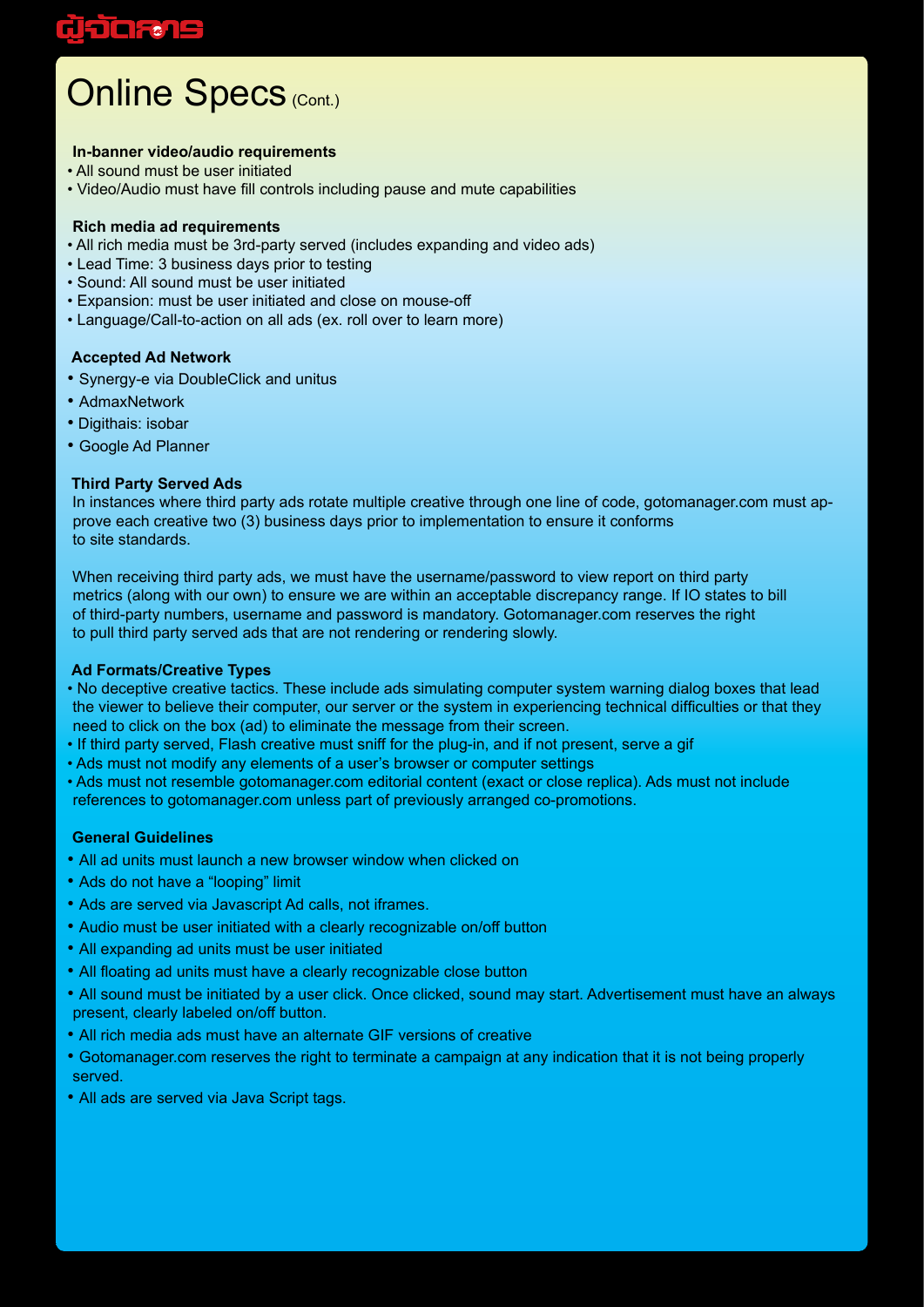

# Website Placement

#### Homepage

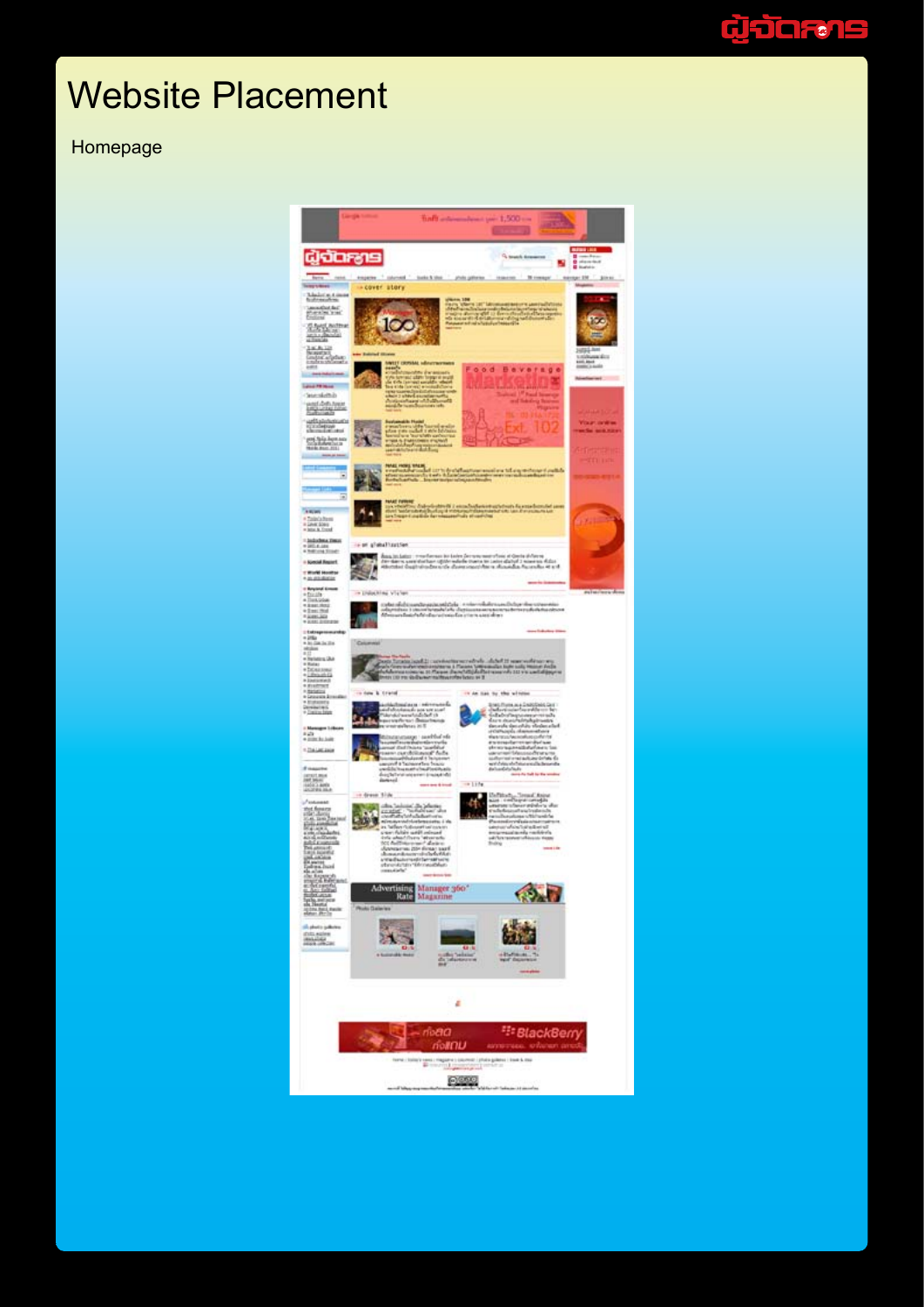### <u>प्रेचेंदाल इ</u>

# Website Placement

#### Article List Page

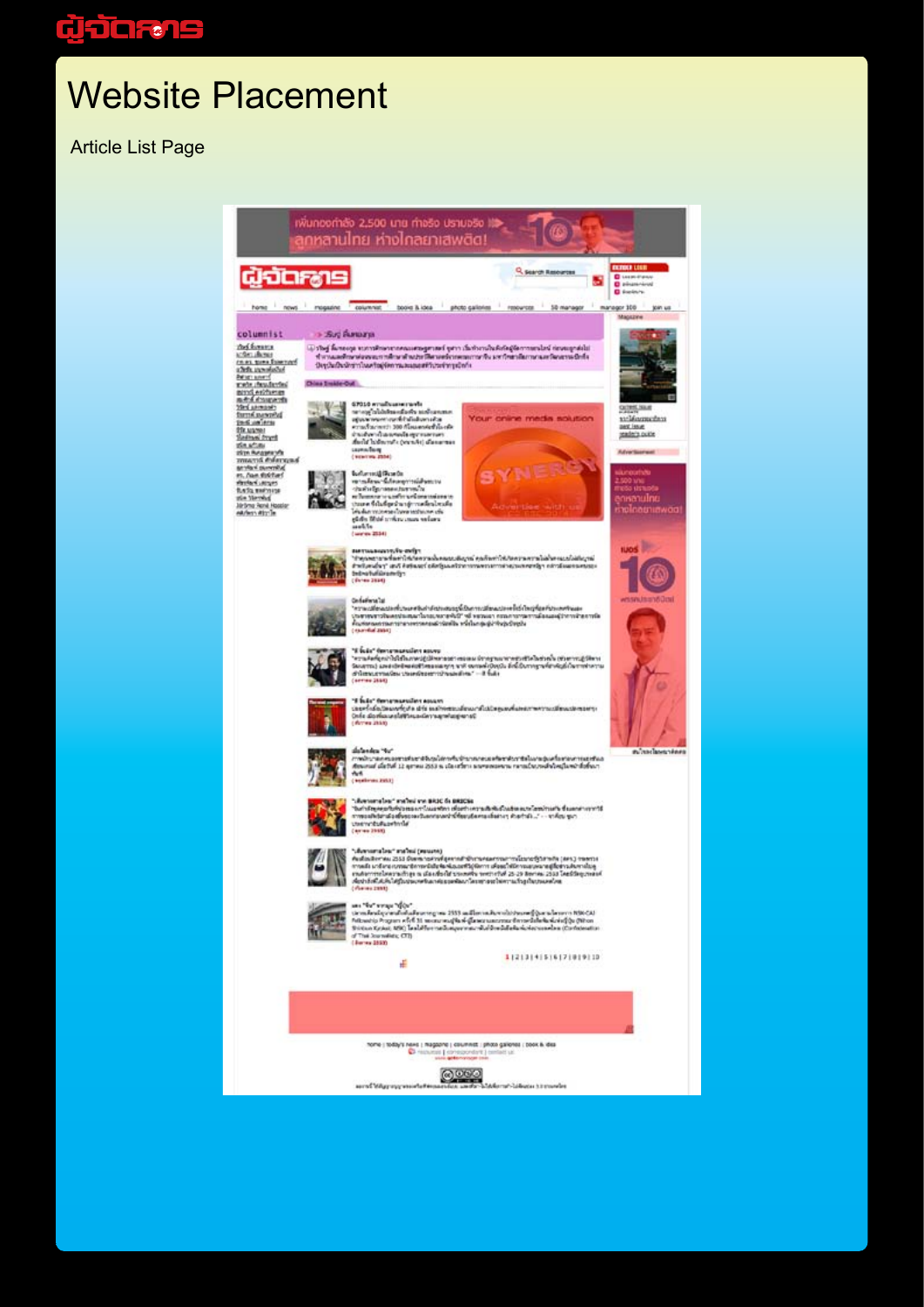## <u> प्रेगेंवह १५</u>

# Website Placement

Detail Page



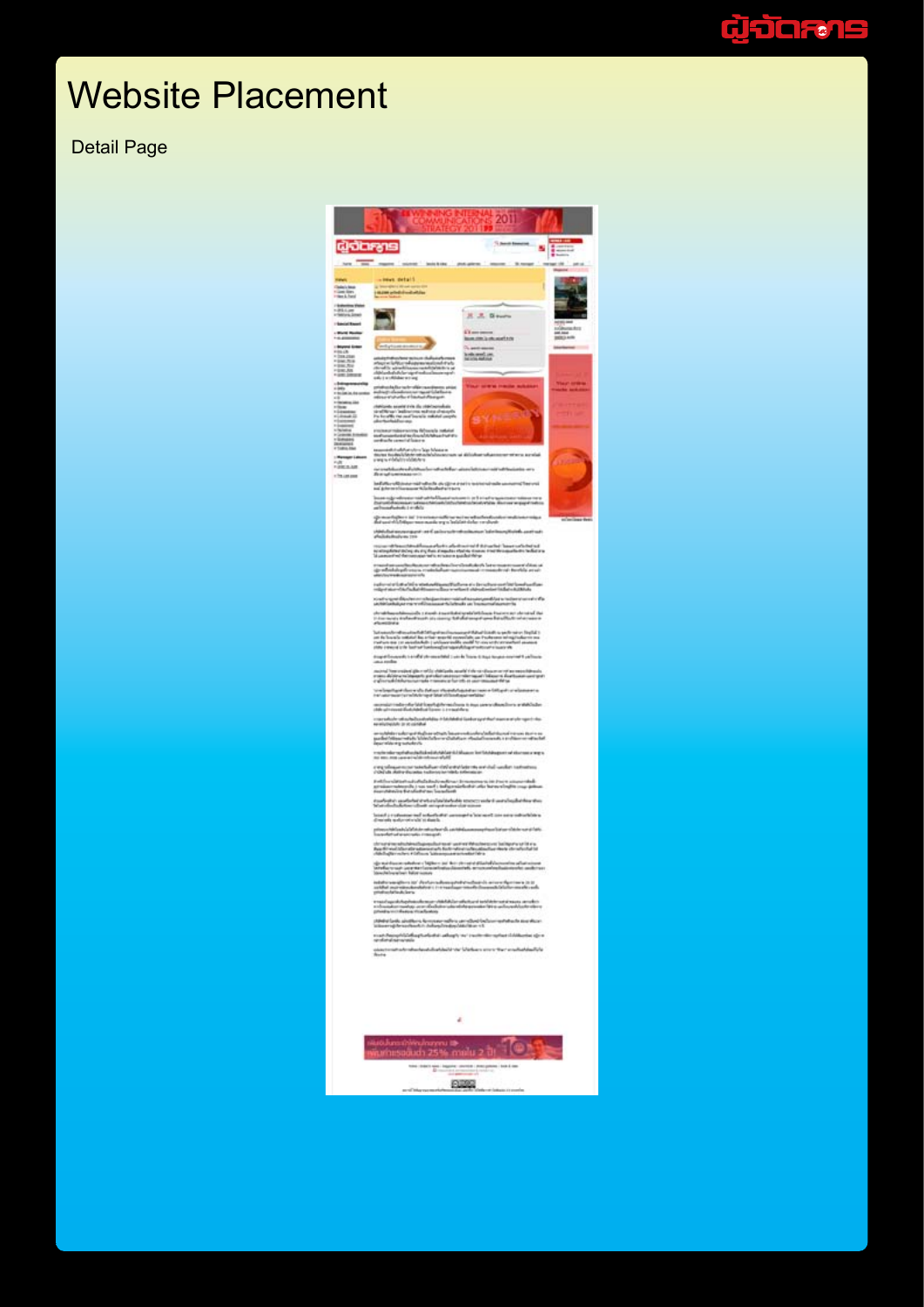# <u>पुंचेंवह १५</u>

# Website Placement

Photo Viewer Pop Up

didonns ... มะนียม โดโด กรุ๊ป จากเดินท์รถมือ 2 สู่ผู้นำเข้า ................... next>> สุกสะหมอน สีหมทพ ประธานบริษัทมะนิยม โอโต กรุ๊ป ภายในโชร์รูมที่ประกอบด้วยรถหลากหลาย p news stories มะนียม โอโค กรุ๊ป จากเต็นท์รถมือ 2 ตู่ผู้นำเข้าอิตระ  $@@@0$ ผลงานนี้ ใช้สัญญาอนุญาตของครีเอทีห่คอมมอนส์แบบ แสดงที่มา-ไม่ใช่เพื่อการค้า-ไม่ตัดแปลง 3.0 ประเทศไทย การศึกษาสังงมาก่อน )≫<br>ลูกหลานไทย **ต้องได้เรียนมหาวิทยาลัย**์!

> Publication, reproduction is prohibited without written permission.<br>(cc) 2008 ASTVmanager Co., Ltd. Some Rights Reserved. п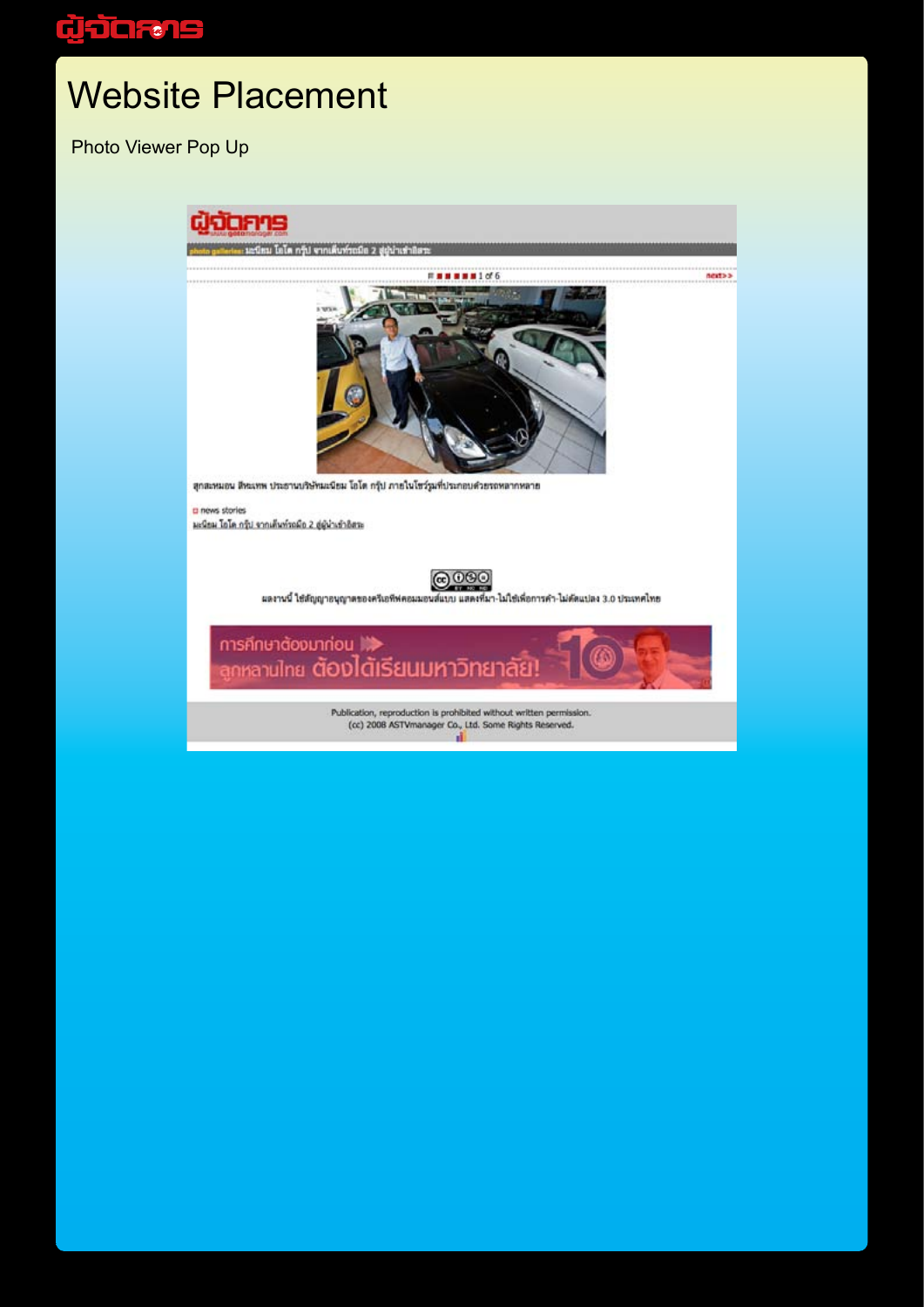### **diagraphy**

# Website Placement

#### Print Page



ตีเมือง กรุ๊ป โรลต์-รอยซ์ดันนี้ ไม่ได้ตั้งใจขาย

Tea Starre Anticol<br>Generalism a 360 anni (moveme 2554)



ologick seit

นการายเป็น้ำที่เป็นสันเทนจังหน้ายเข้าเป็นทางการองานทุนล่อยระดังว่าๆ ที่เข้ามาในการ ผู้สำเนียกลู่อานี้ย<br>ซึ่งสว่าเสียไว้หัวหนาหากระดับและระดับเปล่านี้ก็ผู้นำเข้ารถเหลี่ยว:

whoirsered meditors and they concern providing statement assets following

 $v$  and  $\alpha$  and  $\beta$  and  $\beta$  is a construction of the construction of  $\alpha$  and  $\beta$  and  $\beta$  and  $\beta$ าเก็บเหตุน้ำหนดเป็นแบ้งน่าเอกเป็นให้อะไปเล้าเอฟฟ้นนี้เห็นหลับอีก ที่เป็นหลัก 2

dels von Australiensternehörbund, wärdnichten

ว่าแต่ และต่อเป็นไม่ได้เป็นทาง แต่ว่าเกล็กไวดีเป็นผู้เหตุการู้จะที่มีความเป็น แต่เหมาะที่นี่ ลูกตำต่ออาจาระ<br>แต่ง เราจากรายคนกับรับไม่ไม่ใจ เป็นรูปเป็นเวลาราย ตนตัวเอาจารู้หนึ่ง ซึ่นคณะเล่าและการเข้ม แต่เห็น<br>นายคนกับรับไม่

นวันพิเศรษ อันเลยที่ ไม่โค กวัน เป็นบริษัทในแทร์เป็นโดยกวัน กลุ่มทุกรับคนาดในภูทินาเหนือเรียกคุ่มหนึ่งใน พบมั

มีเดียง หรือ ก่องให้ในเมื่อวันที่ 10 ตุลาคม 2041 (2000) เป็นทัพทากรูปกับรับเทน ก่อนทัพ ที่ไม่พระราชอง<br>รัฐบาล และเลขาย คัณะไม่สุดๆสร้องการอุดนาทัพทัพ การตัว การบำเข้า สองอะไรเข้า ก็จะกำเัน เมื่ออเละ<br>โรงการแล้วสหระวัตร: ที่

are framed late rije banked die e die zijn de deel af veeraliteis care, van er; fingeligense

-<br>"Instrumentale interaction in the top indifferent of a unterconnect Attentional county and<br>sendboother dimensionality (the method of them is boson) to be ript one.

totals Deptativ accompanies surrigates a du fe a toda material rispond

นเป็นให้ว่าใจเล่าจะเพิ่มันขึ้นและใช้มะคุร เพื่อเองว่าเป็นว่าว่า เป็นอาจมีการใหม่ มีการอัญเลยน้ำแนะก<br>เมือง มาร่างในการการจร้าง และหรือถึงแต่ และที่ยังมีถูกนำไรวันเล็มใช้เป็นการกล จักรทันเลยน้ำแนะกลับเ

andelen genen en basel ble Denskrehat undsforskriefalstystsmisster

ในเทราการอยู่ร้างว่าจะเหมือง มา จินเลย์ โรโล แนริงว่าถ้าจะเหมืองในทุกราชโทรุ่งว่าเทราะใช้กิ่ง<br>กรุงอุทธิที่มีกำลังใจอุทริมารถพระผู้ใหม่

ายที่สร้างที่มีของและพระองรู้ในงานการที่ถูกของนี้ คือแหร่ใจ 575 ที่สร้างการายถูงในการ 1 และพระอาชี<br>ของและท้างเป็นไม่ไขสำเนาเก่ารุกเขอร์ พากัส

tersensvergeliserende envisionis, alsbehördelsesch vonstausdeute (v.b.<br>Seines festellunds zur derstausde Arrabsjägn untstagten der allerenden Kabuar<br>de der auskepani zur einster Einwendere

อยาครอยู่ในการ เป็นวันทฤษาพย์พลาเพื่อนำเนิดว่าอยาก 6 ปีชื่อสำ ที่พลานฐกิจ พอมาจได้สำเน็จที่จะเริ่ม<br>พลับหนึ่ง บนจากพรวบหนึ่งฐานเห็สซึ่งจากสีสาขาวฝนใจ หายสานฐกิจ

dening Machdangbearreghte

"พากเจ้าของร่วมคำหาดมีอยู่ก่องร่วมรูปร่วมสวน เป็นร่วมเล็กๆ ที่ต้อง พากแนว ซึ่งได้ ซึ่งแอร์ต 100 ตัวและ<br>พากอยู่ วงส...ออ. เหรือญ ก็พบพร้อมเล แต่ไม่"พร้อมมือง พากเข้าคูกก็หรืออาเหรือหรือ หลังงาน หรือเหมือนเล่<br>พวกที่ทำงานให้

การทั้งสายฐกิจและมาระดับไหรใน กลายเป็นหลายเกิดใหม่ในให้กับเกิดใหม่แล้วสองแต่ จากต่างว่าและทาร์และที่<br>และครูกออกเห็นให้การในที่และหล่ายนำเหญิงสายใน สาว แล้ว

นคารที่เดิจันหลังนี้สำหาใช้ได้หลายความว่ายังเว้นทางทางพลายญามิหนึ่ง ทั้งหลด

ครอดินท้าน กลับเมืองกองรายใหม่นี้แนกให้กับผู้บำนำไปตาม เพราะหัวเอาเล่าหน่าย อย่ายเป็นหายการของรายอน<br>ขุกที่ต้อยูกทำกัดการเจ้าของเอราะห์ในเรื่องของรุษระทั่งหน้ายที่พาจำกรย่าย ของกับการป้อนท้อย่างที่สอบาย<br>ข้อมูลต่างสายที่กวร

ขึ้นความคนนี้ในครไปอยู่ในมีเทองเป็นๆไว้ เข้าเบอนนี้เรา

ายหน้าอย่างที่มีหลับจากกล่าวโดยทำให้เป็นทำให้เป็นทำให้เป็นที่ของโคลิฟากาเกียรทั้งหมด อาเวียงเหลี่ย ซึ่ง<br>อาจมีที่มีให้เป็นการของเอาหาริย์ให้ แต่เหมดูที่ (Pappar หน้าใหมดนักและที่ p.1) และเป็นที่เป็นที่ของเอาหน้าเป็น<br>หน้าเ

อย่านั่งก็ควบ จึงครึ่งที่กลับใหญ่กำสารสอนเป็นระเรียนของ ในว่าจะเป็นในความรับไทย ที่ต้องการเชื่อนั้นของ<br>ลูกค้าที่แนวที่กาย เกี่ยวกันที่ของวัยว่าหนังการสามารับการทำแน่วน โดยและน เรื่องหน้าหว

เพื่อสร้างความนั้นไม่ใช่ในรูปทำในคุณนี้ ปรับผู้นำเข้าของเพื่อหน้าออก ซึ่ง 2 ราย มีได้มีแต่ไขรับเทียร์เบียนคน<br>เขาไปของแคร์เบอร์กานสินา ทั้งคูงกลีสุนย์ของกับ และครั้งกล้องใช้ปรากอยู่หลัก รวมถึงมีการร้องกล้อง<br>ของการใช้จานให้

ความและ Grey Haven อาจเป็น ออกเห็นใหญ่ จากเป็นจากเป็นก่อนเป็นเองการเองกู เพราะจำนวนเพลาะที่<br>มีกำลังนี้ของโคลองกล่าวเป็นก็เอก 1 แล้ว ออกจาร์ที่เริ่ม มันนี้ในอาจ ออกจากและกา จากถูกอยู่ผู้จะทำในกา<br>และเปลาหรือสื่อ 100 คือ คือ

อย่างกรมีการ ข้อมอย่าไมโล ที่มียังข้องมีเพื่องการขอมเปิลใหม่ใจและการอยู่บอร์เกา ซึ่งย้อมเปิลยาร ขอเร็ง<br>หน่วยงานต่างๆ ห้อมอยู่รูบาลและเมาะรุ่น ที่เรียก กรีเรียกผู้เปิลทุกเพื่อในเรียกกลาวก

นค่องหนีได้และหลักทำสัตินั่งถึงจะทางอะลัยเอา

ful signification and have subject recovered situacidentes

nfojni vih

send Mayora meritations of the context and the file of the context of the context of

si.com/o 2,500 use feda structure (COLOR)

posizioni Abitymanager Co., Lot. Some Rigns Hesenver